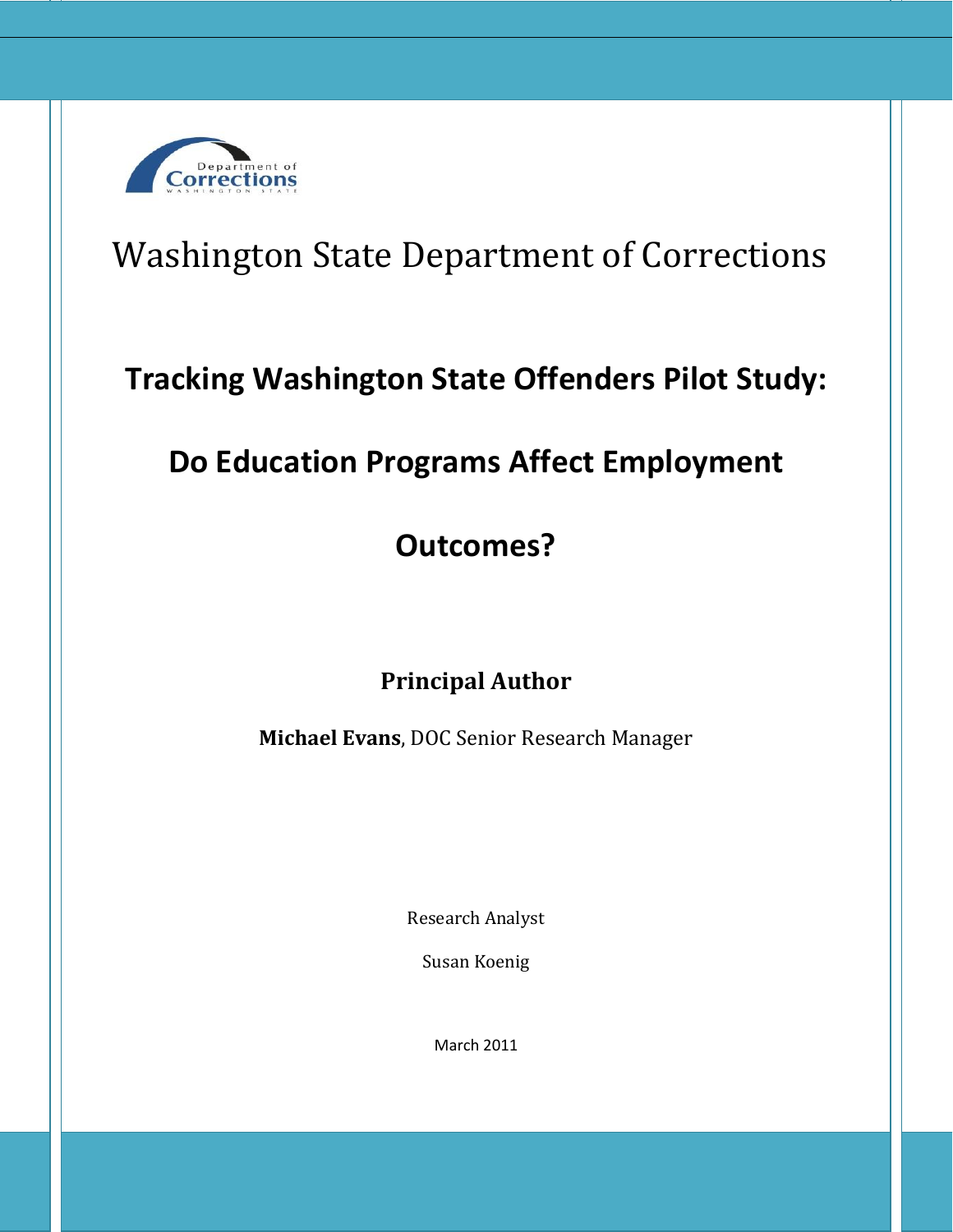#### **Abstract**

Substantial barriers to legal employment exist for former prison offenders after their release, such as finding a job with a livable wage and keeping the job are also more difficult due to their previous criminal histories and lower education levels compared to the general population. However, offenders participating in academic degree programs from Walla Walla Community College were employed at 25.5 percent level one year after release in 2009 compared to 15.7 percent of offenders with similar demographic characteristics, and recidivated at a lower rate (19.6 percent compared to 36 percent, respectively). Holding a job is an important signal that the individual is moving toward a crime-free life. Not only are these individuals working and crime-free, they are also taxpayers and consumers who help the local economies grow.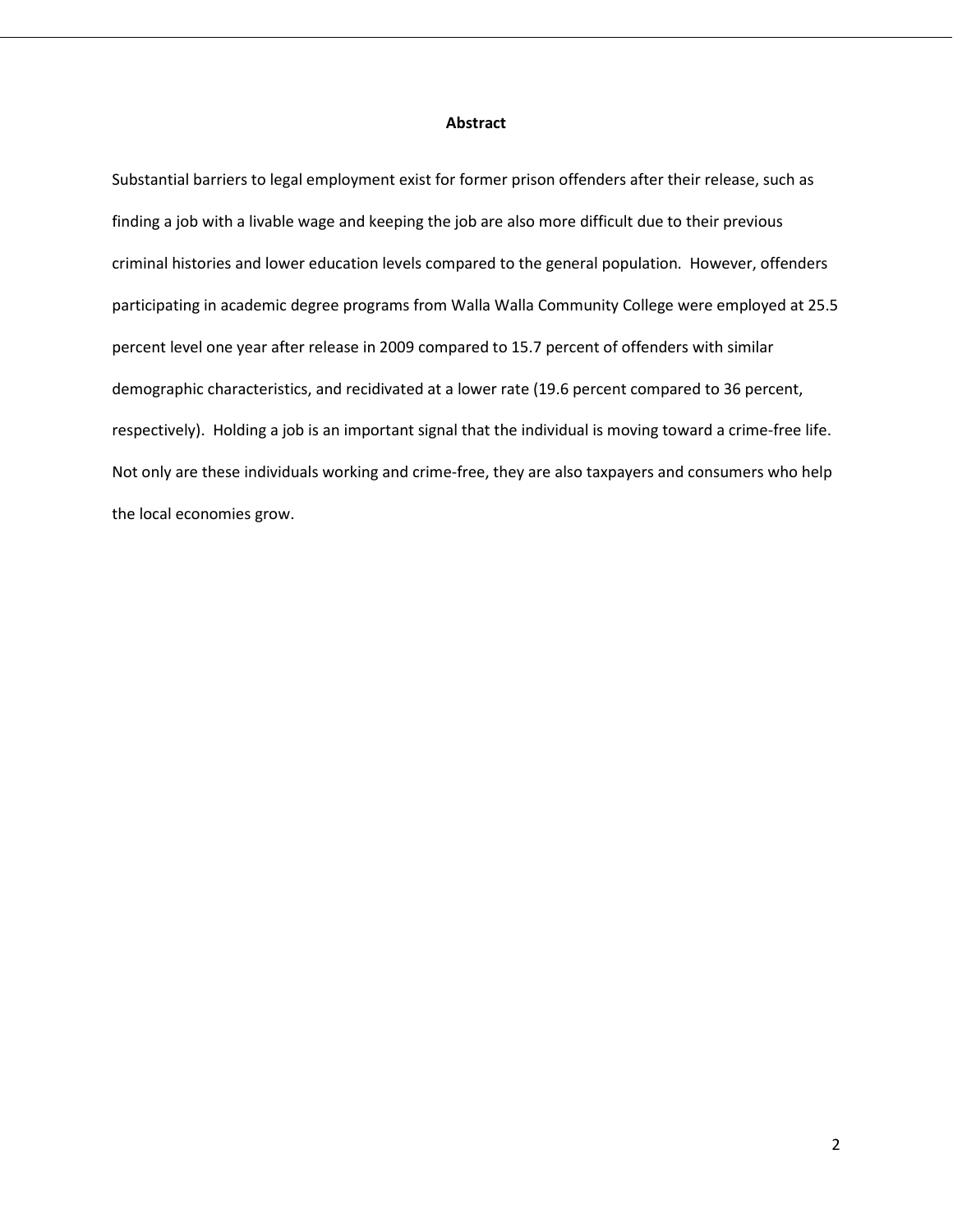#### **Tracking Washington State Offenders: Does Education Affect Employment Outcomes?**

The most widely used measure of success or failure for former prisoners is recidivism. Yet, the use of recidivism as a performance measure is problematic (see "Recidivism Revisited"

[http://www.doc.wa.gov/aboutdoc/measuresstatistics/docs/Recidivism%20Revisited.pdf\)](http://www.doc.wa.gov/aboutdoc/measuresstatistics/docs/Recidivism%20Revisited.pdf). Certain correctional programs have other goals and objectives that in tandem reduce recidivism. This article will focus on education program differences for employment outcomes of former offenders, before incarceration and after release. Offender employment programs should evaluate successful offender reentry based on post-prison wages, job placement and job retention, along with recidivism.

Substantial barriers to legal employment exist for former prison offenders after their release. Finding a job with a livable wage and keeping the job are also more difficult due to their previous criminal histories, having fewer job skills, and having lower education levels than the general population. The Bureau of Justice Statistics (BJS; [http://www.bjs.gov/index.cfm?ty=pbdetail&iid=814\)](http://www.bjs.gov/index.cfm?ty=pbdetail&iid=814) reported approximately 40 percent of offenders had not completed high school or attained a GED, compared to 18 percent of the general population over 18 years old (Harlow 2003). In the State of Washington, approximately 59 percent of offenders are under the  $12<sup>th</sup>$  grade education level at incarceration.

### **Offender Employment Growth Compared With Private Sector Employment Growth and Recessions**

Before looking at education impact, we need to look at employment outcomes in general for all offenders for context and comparison purposes. Employment growth over the year for former offenders follows the same pattern as the rest of the state employment growth, but former offenders are hit harder during recessions than the rest of the workers in the state (See Figure 1). During 2009, offenders' employment growth fell at a 20.25 percent rate, compared to a 5.5 percent rate loss for employees in the Washington State private sector; the number of hours worked and wage growth follows this same pattern.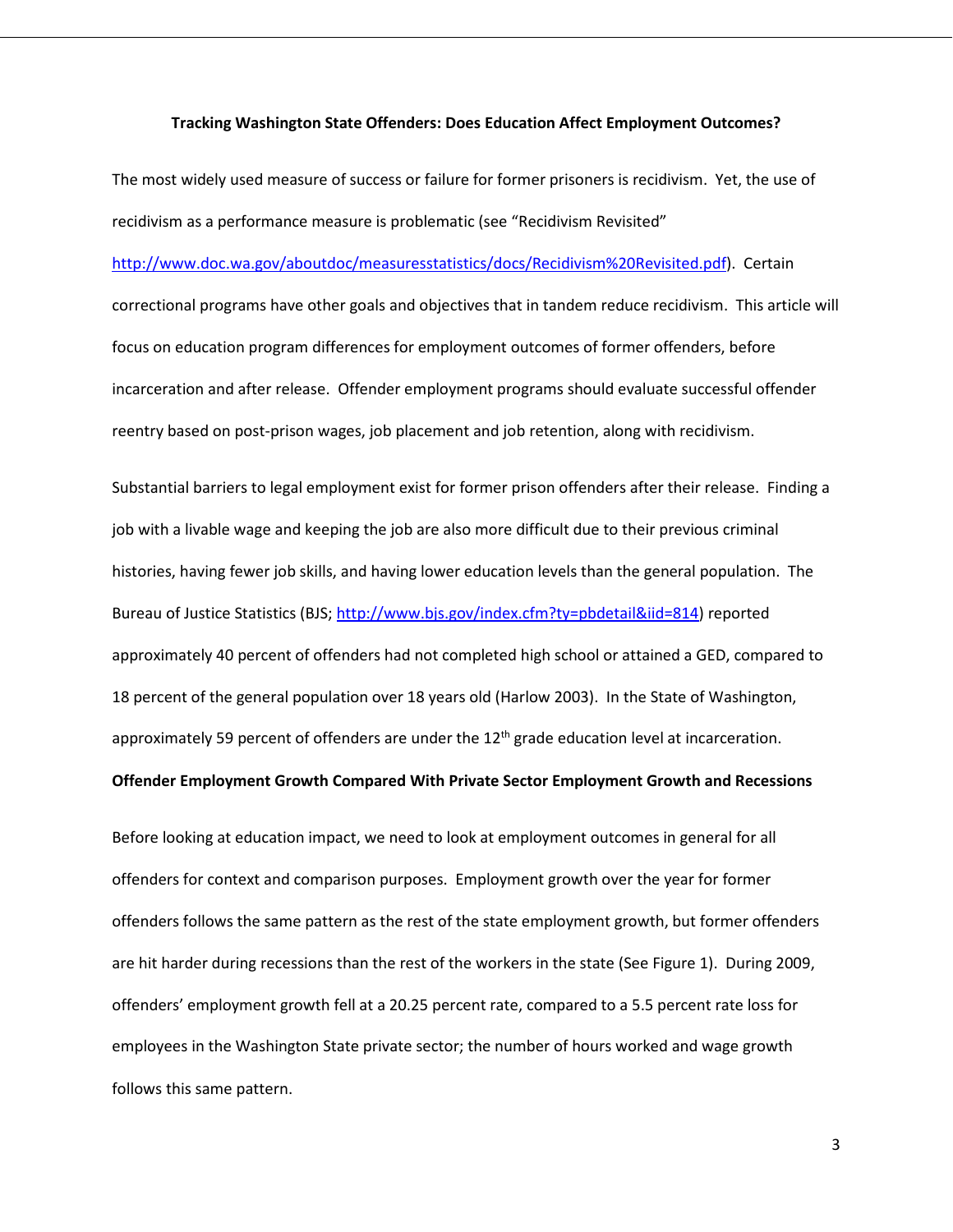

*\*Source Employment Data: Employment Security Department, Labor Market and Economic Analysis*  The largest percentage (15.9%) of former offenders work in the waste services industry, while 11 percent work in retail trade and 12.5 percent in the manufacturing sectors. Eleven and a half and 15.9 percent of the offenders work in food services and construction sectors, respectively (See Table 1). As the economy moves away from a manufacturing base to a service industry and the economy remains in recessionary growth with less housing construction, fewer job opportunities exist for former offenders. Further changes in the labor market and economy will affect the employment opportunities available to released offenders (n=299,229)*[1](#page-3-0).*

l

<span id="page-3-0"></span>*<sup>1</sup>* Those offenders who were under community supervision and never entered the prison system were broken out and compared with those in the prison system at one time, but there was no statistical significant difference; this is due to a large portion of those individuals in the community supervision that served jail time but not prison.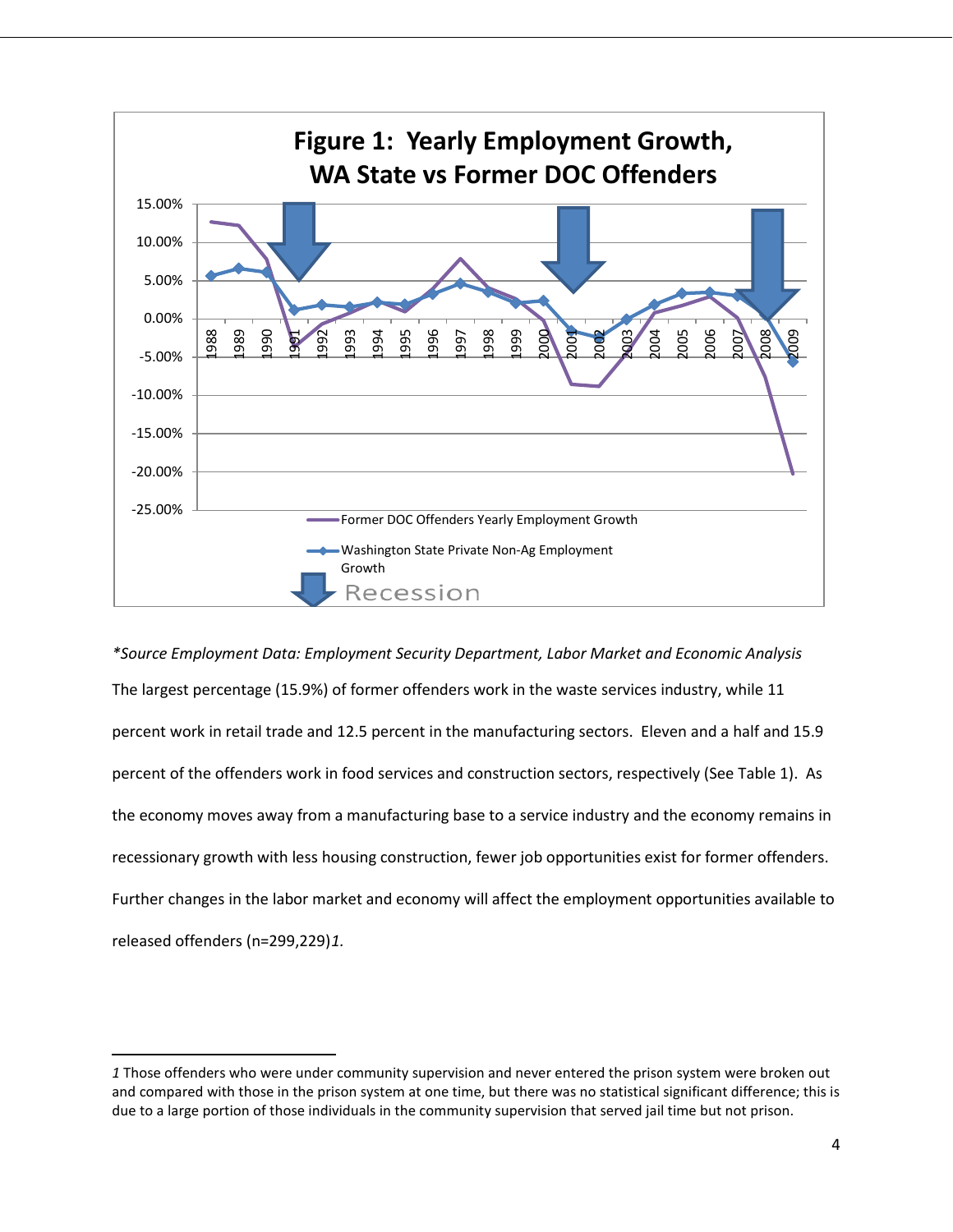| <b>Industry Description</b>                  | <b>Percent Employed</b> | <b>Average Hourly Wage</b> |
|----------------------------------------------|-------------------------|----------------------------|
| Agriculture, Forestry, Fishing and Hunting   | 3.0%                    | \$15.49                    |
| Mining                                       | 0.2%                    | \$23.13                    |
| <b>Utilities</b>                             | 0.2%                    | \$27.31                    |
| Construction                                 | 15.9%                   | \$25.07                    |
| Manufacturing                                | 12.5%                   | \$19.07                    |
| <b>Wholesale Trade</b>                       | 4.5%                    | \$19.24                    |
| <b>Retail Trade</b>                          | 11.0%                   | \$14.69                    |
| <b>Transportation and Warehousing</b>        | 4.1%                    | \$21.51                    |
| Information                                  | 0.9%                    | \$30.87                    |
| Finance and Insurance                        | 0.7%                    | \$26.47                    |
| Real Estate and Rental and Leasing           | 1.7%                    | \$17.63                    |
| <b>Professional and Technical Services</b>   | 2.5%                    | \$25.18                    |
| Management of companies and enterprises      | 0.2%                    | \$21.07                    |
| <b>Administrative and Waste Services</b>     | 15.9%                   | \$15.81                    |
| <b>Educational Services</b>                  | 1.3%                    | \$21.07                    |
| Health care and Social Assistance            | 4.8%                    | \$16.55                    |
| Arts, Entertainment and Recreation           | 2.5%                    | \$14.71                    |
| <b>Accommodation and Food Services</b>       | 11.5%                   | \$11.78                    |
| Other services, except public administration | 4.6%                    | \$18.47                    |
| <b>Public Administration</b>                 | 1.9%                    | \$22.74                    |
|                                              | 100%                    | \$14.49                    |

*Table 1: Employment and Wages by Industry for All WA Offenders employed in 2008 (n=299,229)*

### **Pre and Post-Prison Employment and Wage Experiences for All Offenders in Washington**

Nationally, 21 to 38 percent of offenders were unemployed prior to incarceration, with 57 to 76 percent reporting wages in the month prior to arrest and incarceration during 2001 depending on their education level (Harlow 2003). In 2001, 72 percent of Washington offenders were employed one year prior to their admission to prison, compared with 40 percent one year after release from prison with 12.2 percent recidivating (See Table 2). By the great recession in 2008, only 33 percent of the offenders were employed one year prior to admission, and only 10 percent were employed one year after release from prison. Of the 90 percent that were not employed one year after release from prison, 8.8 percent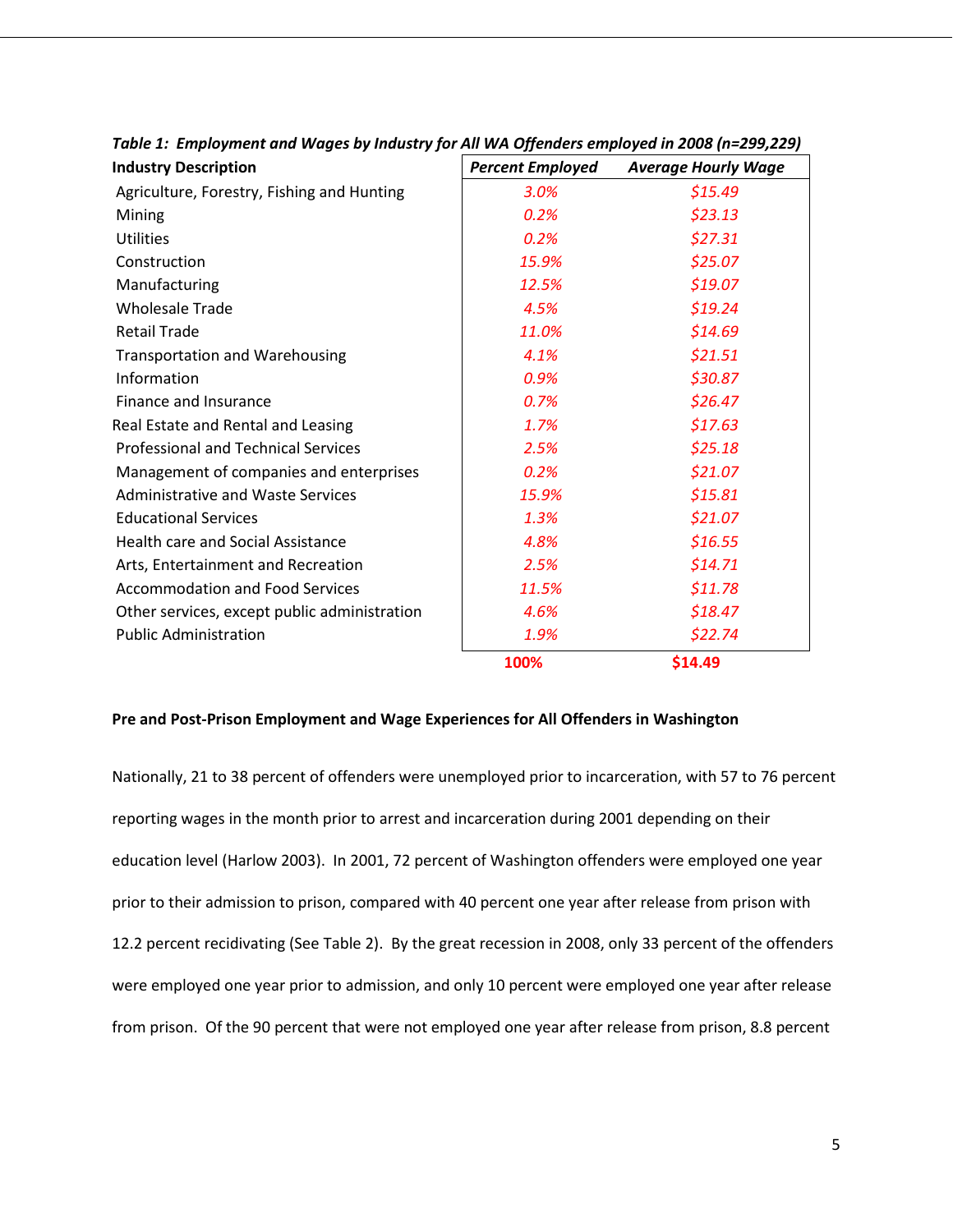recidivated, which is surprising, since fewer jobs were available during the great recession in 2008 compared with the 2001 recession.

## **Table 2: Employment and Recidivism Outcomes for Offenders Released During 2001 and 2008 Recessions (n=6,331 and 8,156).**

|                | <b>Employment One-Year</b> | <b>Employment One-Year</b> |                        |
|----------------|----------------------------|----------------------------|------------------------|
|                | Before Admission to Prison | After Admission to Prison  | <b>Recidivism Rate</b> |
| 2001 Recession | 72%                        | 40%                        | 12.1%                  |
| 2008 Recession | 33%                        | 10%                        | 8.8%                   |

The number of hours and average wages for Washington offenders also decreased after incarceration, which corresponds with national studies. Nationally in 2008, offenders who were employed after release experience a 40 percent drop in annual earnings, annual employment by 9 weeks, an 11 percent drop in hourly wages, and hours worked were cut by 17 percent (Western and Pettit 2010), where former inmates experience less upward job mobility than those who are never incarcerated. We find similar results in Washington, where the average wage for offenders in 2008 was \$13.38 per hour before incarceration and dropped to \$10.54 per hour after incarceration (this was \$11.85 lower than the state average of \$22.39 for all workers).

### **Pilot Study of Education Program**

Looking at the Walla Walla Community College education program, which requires offenders who participate in academic degree programs from Walla Walla Community College be under 36 years of age; 25.5 percent of offenders were employed one year after release, compared to 15.7 percent of all offenders who were not in the program, with an average wage of \$9.54 per hour for both groups (See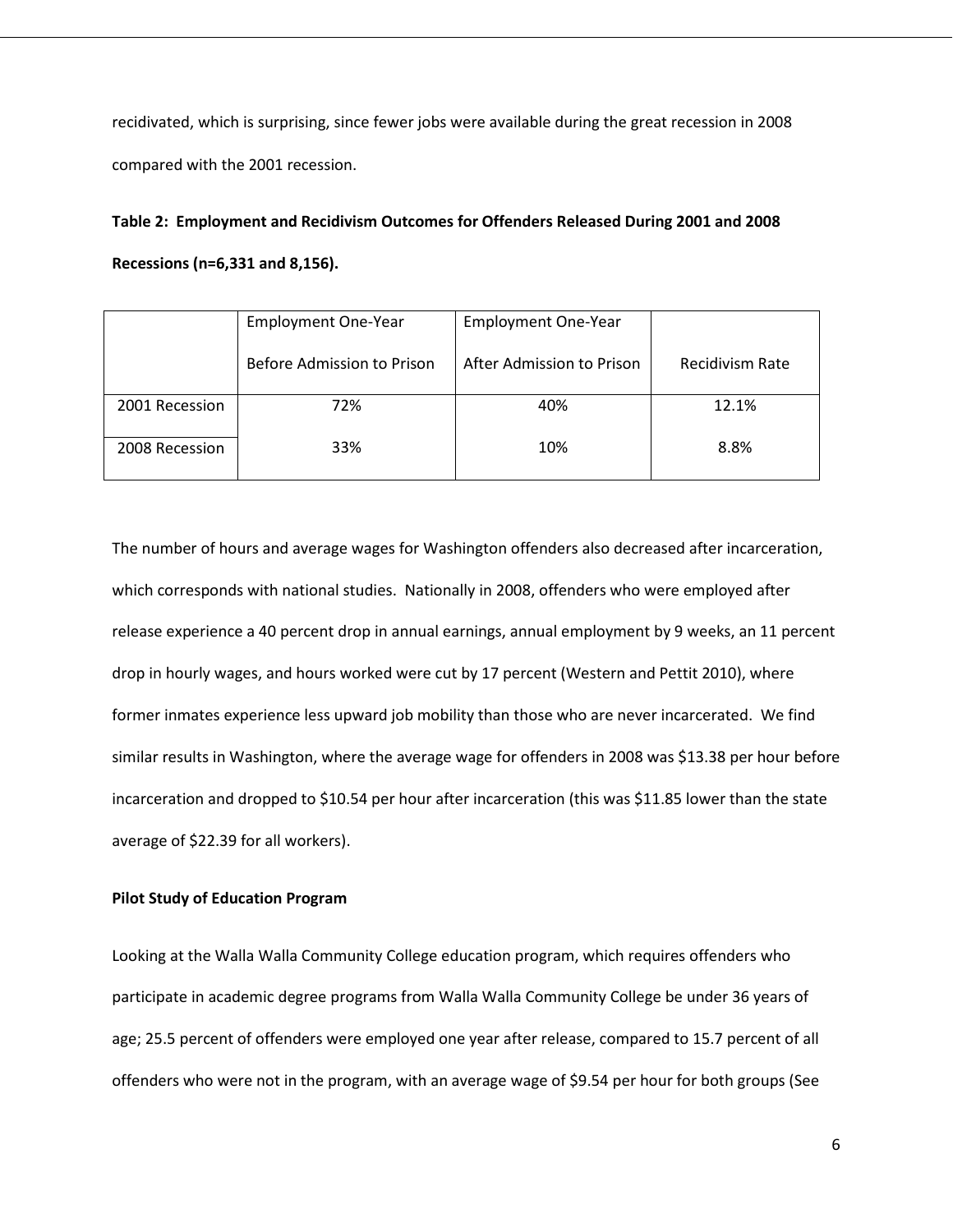Table 3). The recidivism rate one year after release for offenders in this program was 19.6 percent compared to 36 percent for all offenders with similar demographic characteristics not in the program. This makes intuitive sense that this group of offenders would have higher rates of employment and recidivism compared to all other offenders due to their young age (Christy Visher, Sara Debus and Jennifer Yahner 2008).

## **Table 3: Employment and Recidivism Outcomes in 2009 one year after prison release for those completing education program versus those who did not participate (n=102 and 40).**

|                               | <b>Completed Education Program</b> | Did Not Participate in Education |
|-------------------------------|------------------------------------|----------------------------------|
|                               |                                    | Program                          |
| Percent Employed One-Year     | 25.5%                              | 15.7%                            |
| <b>After Prison Release</b>   |                                    |                                  |
| Percent Recidivating One-Year | 19.6%                              | 36.0%                            |
| After Prison Release          |                                    |                                  |

### **Successful Outcomes**

Offenders who are employed after release are less likely to recidivate (Baer 2006), along with those who earn higher wages after release. Holding a job is an important signal that the individual is moving toward a crime-free life. Not only are these individuals working and crime-free, they are also taxpayers and consumers who help the local economies grow.

This research does not contain information into causes for employment outcomes, but is intended to summarize employment outcomes of WA offenders and provide a starting point for future research. Identifying factors to predict better employment outcomes and lower recidivism rates will help DOC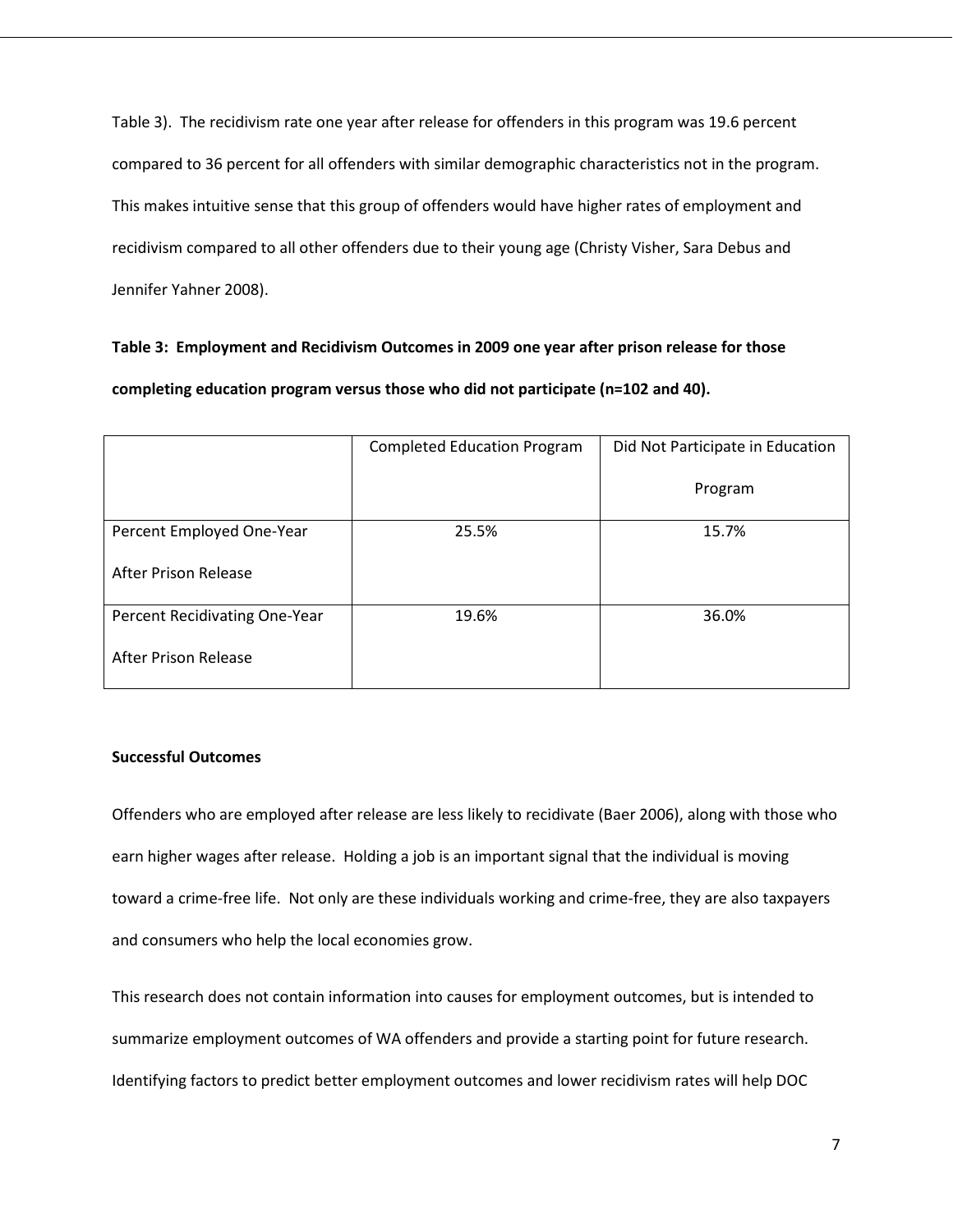manage and understand program needs. Future research on in-prison work assignments, job training and education programs would help evaluate and determine the effectiveness of Washington pre and post-prison employment programs; Wilson, Gallagher, and MacKenzie (2000) showed that adult basic education and vocational programs increased post-release employment and reduced future criminal activity. Do offender employment programs help offenders from recidivating, remain attached to the labor market, maintain work hours and make livable wages?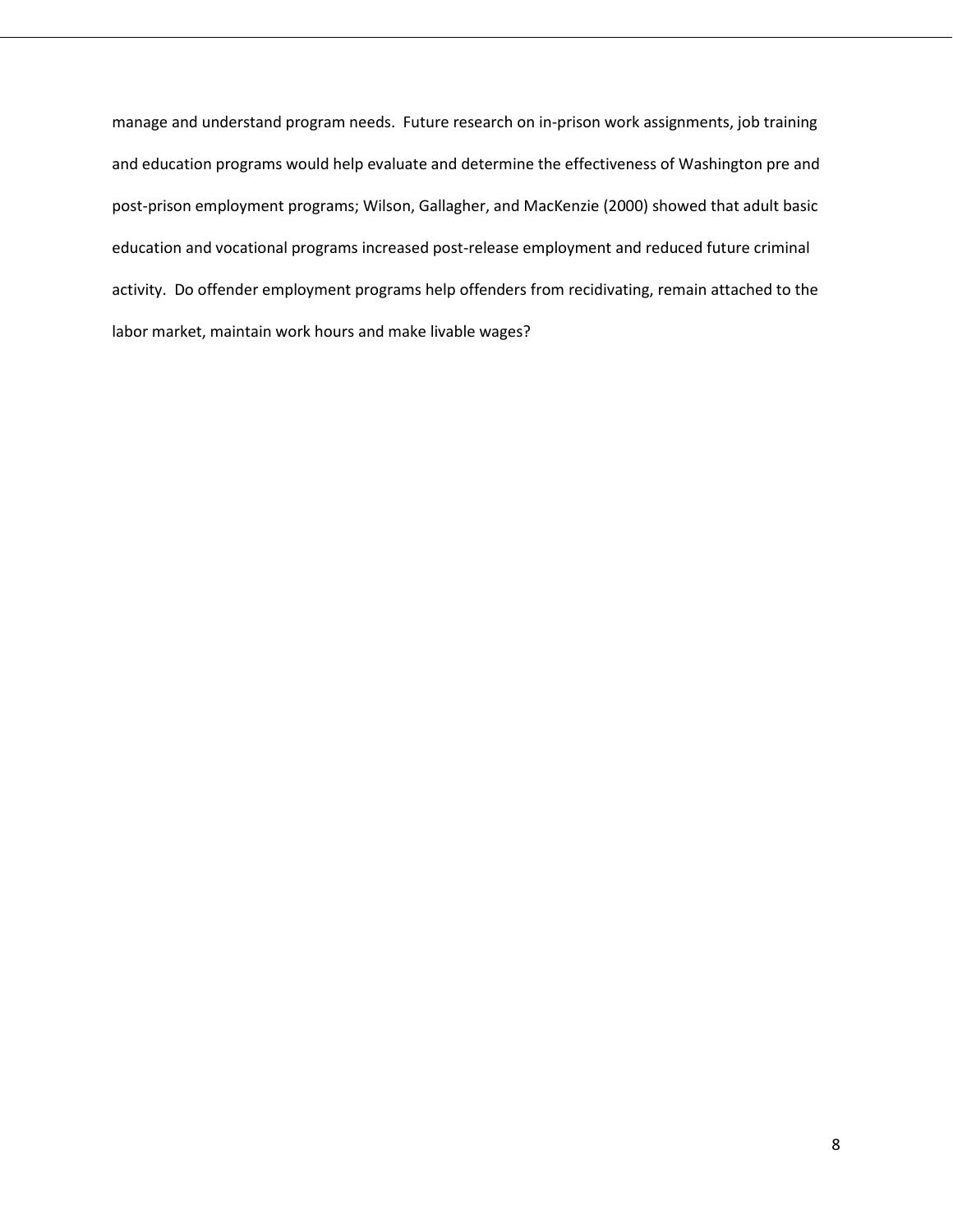#### **Appendix:**

#### **Administrative Data and Methodology**

We started by looking at the universe of all offenders that served prison time and/or were under supervision by DOC, so some offenders may never have entered a DOC prison but have served time in the jail system and were under DOC community supervision (N=346,538). We use linked quarterly Unemployment Insurance (UI) administrative employer/employee (Wage Record) files to the DOC offender database to develop a time series (longitudinal) data on the aggregated characteristics of the offenders and jobs held back to 1987. We also link to other offender administrative databases (i.e., Offender Needs Assessment (ONA), Risk Assessment, etc.) to provide aggregated demographic crosssectional data on offender and employer characteristics (Industry).

The data set tables used are all-encompassing for the offenders and employees with no sampling. Unlike other studies that look at just large businesses at one point in time; we looked at continuous data to assess the employment condition of offenders before and after incarceration. Over 85 percent of the total employment in the state of Washington is covered under UI, which are businesses that typically have a payroll of \$500 or more in a calendar year or acquire all or part of an organization, business, or trade, subject to the UI law at the time of acquisition. UI typically does not cover self-employed, agricultural workers on small farms, unpaid family workers, some domestic help, military personnel, railroad workers, and non-profit workers (some offenders work in supported employment). Washington State is slightly different than other states, where most agricultural workers are covered by UI. In Washington, most businesses are required to submit UI forms on the number of employees working on the  $12<sup>th</sup>$  of the month, along with their employees' wage records at the end of each quarter; a list of each individual employed, wages paid, and hours worked by the business. One exception, federal employees do not have wage records available.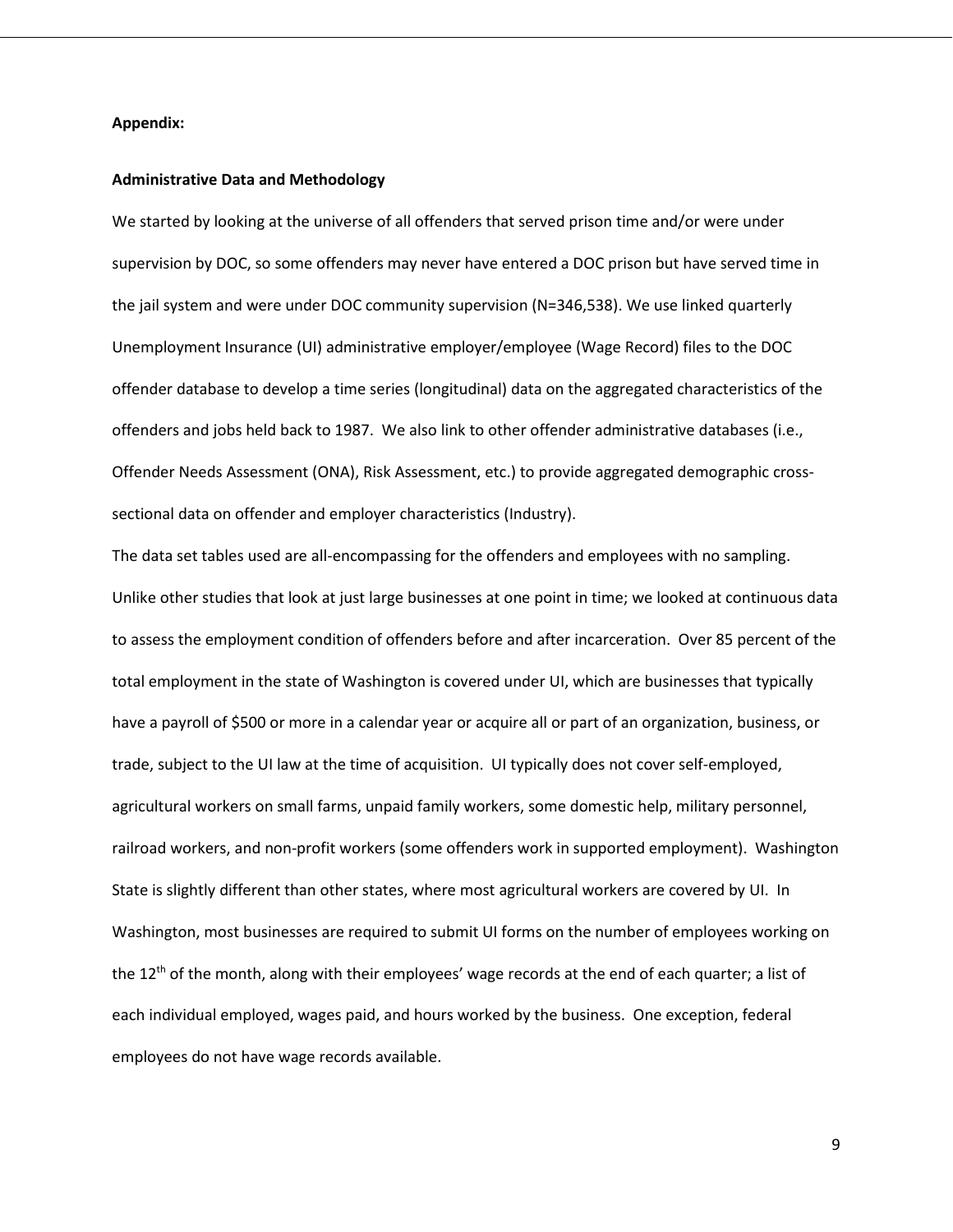One advantage to using administrative data is the standardized longitudinal databases can be easily linked by UI and Social Security Number (SSN) rather than an inferred or imputed connection, which can lead to misleading inferences, integrating the dynamics of labor supply and demand. As Sherwin Rosen in the *Handbook of Labor Economics*, and Troske and Haltiwanger of the Center for Economic Studies put it, "On the empirical side of these questions the greatest potential for future progress rests in developing more suitable sources of data on the nature of selection and matching between workers and firms. Virtually no matched worker-firm records are available for empirical research, but obviously are crucial for the precise measurement of job and personal attributes required for empirical calculations and combining information on the characteristics of both workers and their employers has long been a Grail for labor economists."

Other advantages to using administrative records are the ability to look at reliable universe data that is audited for accuracy and completeness, so no sampling bias occurs, along with accurate earnings data, no recall or non-response bias, and errors are random. UI practices a full audit trail for tax purposes. This provides a more accurate method of counting employment than inferring, estimating, or using demographic methods. Although, the most attractive feature is the low cost time series/longitudinal compared to sampling, along with reduced respondent burden to fill out surveys. By matching SSNs from one quarter to the next, it is possible to construct longitudinal employment histories for offenders working, to track subsequent employment and wages among job changers, and to identify unemployment/joblessness duration.

There are disadvantages using administrative records; only wages paid by employers are available, while fringe benefits and other income are not reported to UI and data can only be reported at certain aggregate levels due to confidentiality. Other useful information and variables (e.g., occupation) are missing from wage records, so you can only access what data are available. Also, approximately 85

10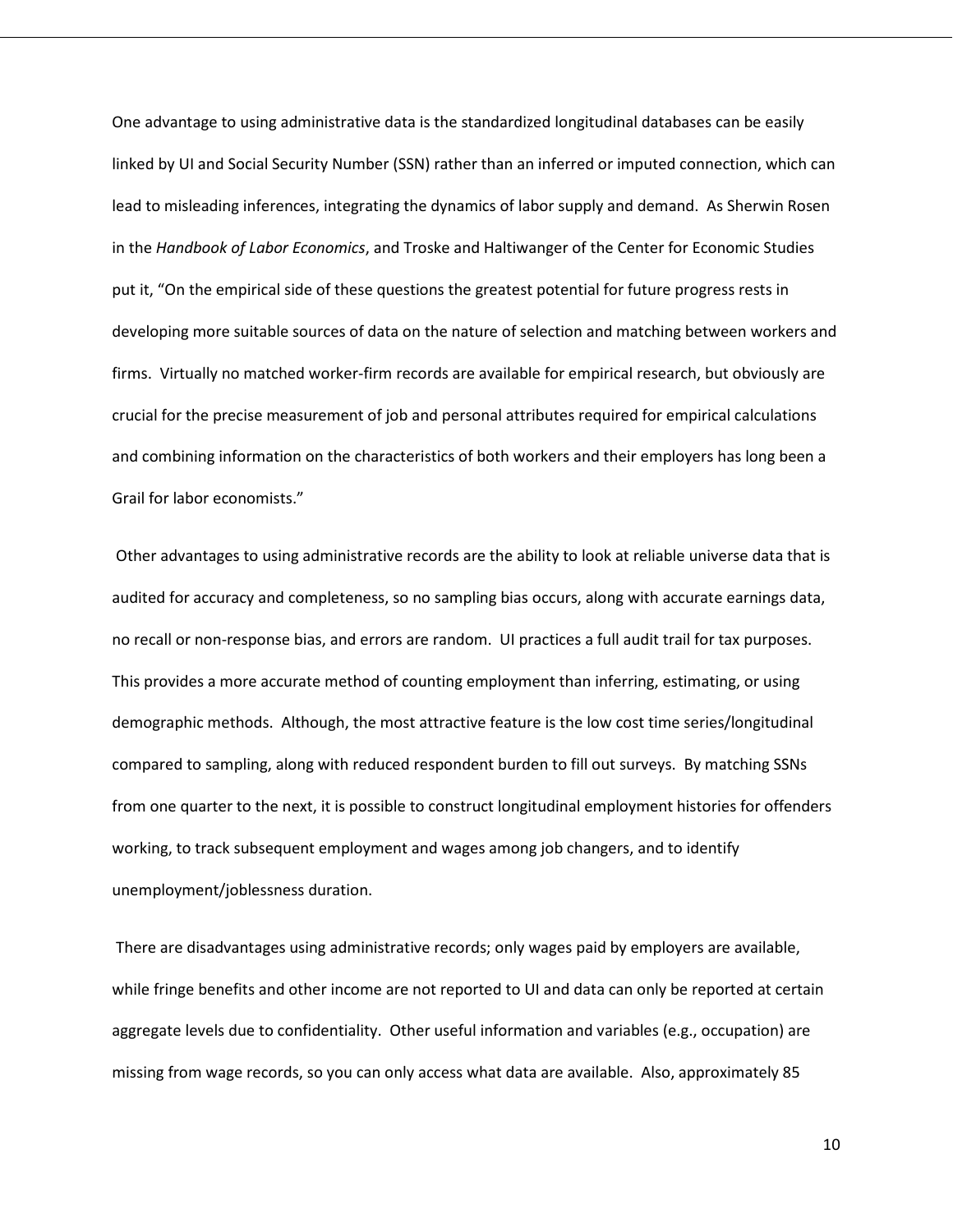percent of offender SSNs are accurate, so no match can occur on the UI employment data when SSNs are not correct (leaving 299,229 offenders to match employment data). Offender SSNs are problematic, due to inaccurate and multiple numbers provided by the offenders. Using the Enumeration Verification System (EVS) provided by the Social Security Administration (SSA), offender social security numbers were verified for data integrity and then matched in the wage record of the offender. At times, employers are delinquent and/or request extensions for reporting and/or paying UI tax, which creates missing employee data. Data are only available quarterly with a five month lag in availability; each quarter, the UI data are updated six quarters back to capture those employers' data. Typically, the most recent two quarters have the largest share of missing data.

Finally, labor markets are geographically mobile and attrition occurs, where individuals cross state lines; however, offenders under community supervision are not allowed to leave the state, so attrition is not a big issue that needs addressed. Levesque and Alt (1994) and Statistics Canada (1988) describes the problems and advantages of using record linked administrative data and Hildreth and Pudney (1998) and Grogger give attention to econometric issues using linked employer-worker data. Without analysis of administrative data, it is unrealistic to assume inferences about aggregate data are correct or not distorted with bias. Analyzing and using universe micro-data at the state level across all industries is the only way to accomplish universal access, internal consistency, and avoid distortions, but ultimately the research question drives method. Misinterpretation of administrative data can cause poor consequences, but a deeper understanding and assumptions of administrative data allows for better research analysis.

After matching employment and wage outcomes for all offenders, offenders who participated in academic degree programs from Walla Walla Community College and completed a high school diploma or equivalent were broken out and compared to a statistically validated control group of offenders with similar demographic and risk characteristics not in the program (e.g. age, gender, race, risk level, etc.).

11